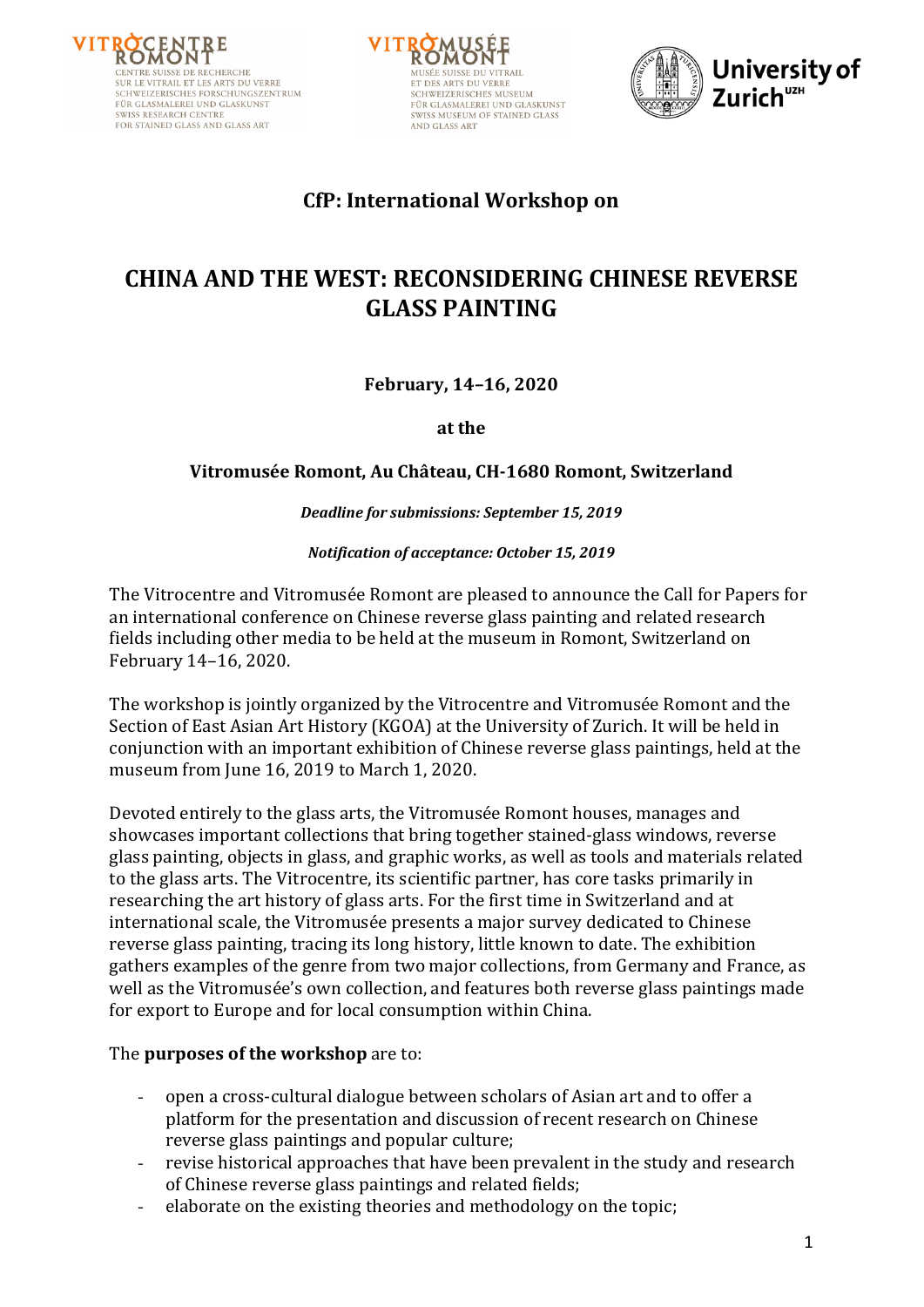- form new research approaches and methods by young, emerging scholars.

## **Workshop participation**

Scholars and curators of Asian art from Europe and beyond are invited to submit their proposals for contributions on Chinese reverse glass paintings. Presenters can be either established scholars (working at museums, universities or independent scholars) or junior scholars (holding an MA or PhD degree).

### **Possible topics for the workshop presentations on** Chinese reverse glass paintings include:

- Chinese reverse glass paintings as points of knowledge transfer between East and West
- Chinese reverse glass paintings in the context of cultural appropriation
- The question of export vs. local consumption of Chinese reverse glass paintings
- Chinese reverse glass paintings as popular and/or elite art
- Technical aspects, types of glass and painting techniques in Chinese reverse glass paintings
- Types of frames in Chinese reverse glass paintings and their meanings
- Connections of Chinese reverse glass paintings to Chinese popular prints
- Connections of Chinese reverse glass paintings to porcelain (Compagnie des Indes orientales, etc.)
- The question of 3D aesthetics in Chinese reverse glass paintings
- Various themes and motives represented in the Chinese reverse glass paintings
- Gaps in understanding of Chinese reverse glass paintings in the East and in the West
- Reception of Chinese reverse glass paintings in the West
- Other East Asian traditions of reverse glass paintings
- Collection histories of the Chinese reverse glass paintings in the West

The languages of the workshop are English, French and German.

Presentations are to last twenty minutes, followed by a ten-minute discussion period.

The presentations and the viewing of the exhibition will take place on the first two days of the symposium (Feb 14-15, 2020). The final day (Feb 16, 2020) is an optional day with tours of local historical sites.

Please send a presentation title, a paper proposal (max. 250 words) and a CV to Elisa Ambrosio (elisa.ambrosio@vitrocentre.ch) by September 15, 2019. Notifications of acceptance will be sent by October 15, 2019.

The workshop will cover the costs of accommodation and food during the workshop. Participants are expected to pay for their own transportation.

# **Further information**

For more information on the exhibition, visit: https://www.vitromusee.ch/en/exhibitions/current-exhibitions-1.html